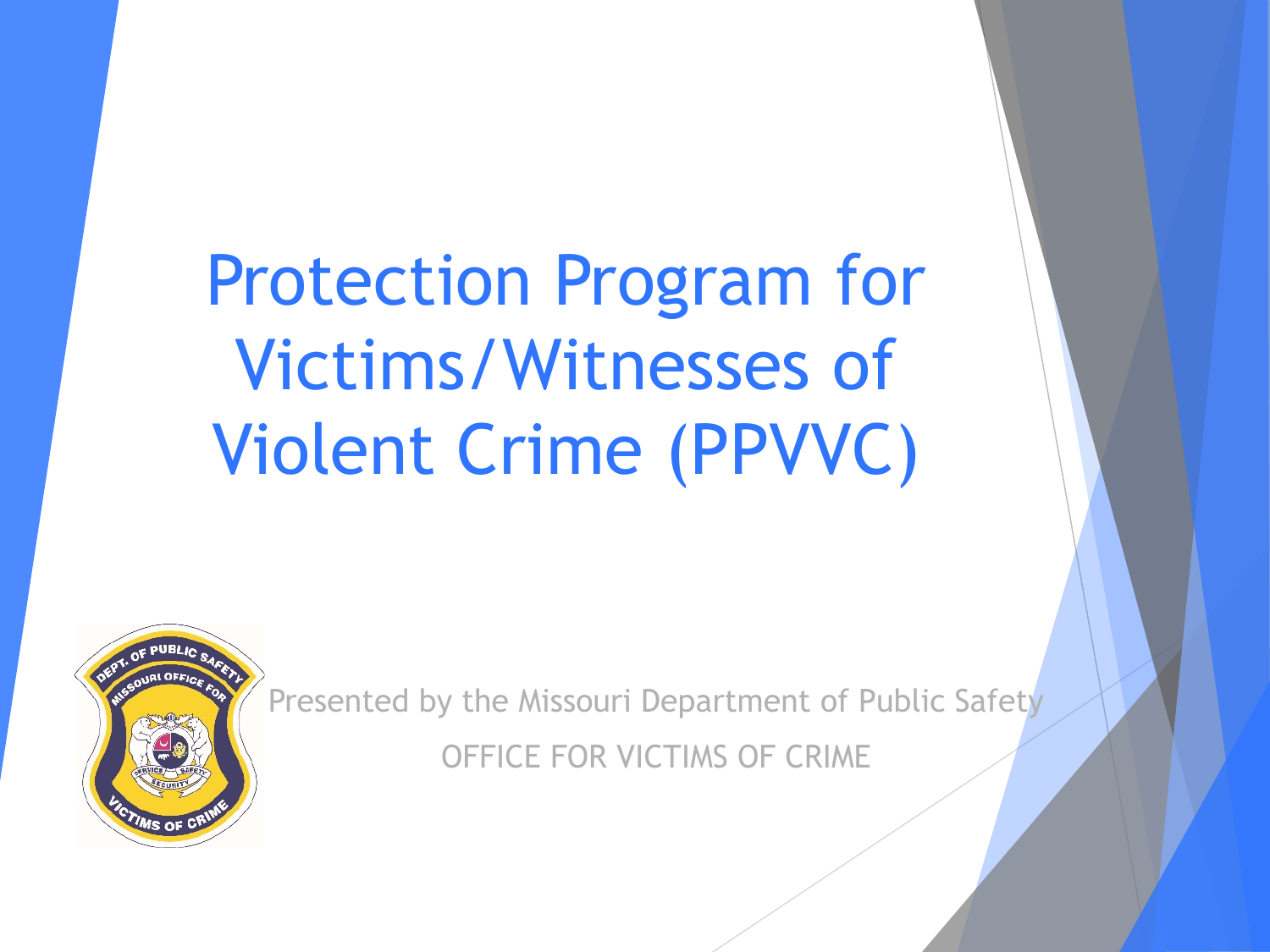### **Office for Victims of Crime**

Connie Berhorst, Program Manager [connie.berhorst@dps.mo.gov](mailto:connie.berhorst@dps.mo.gov)

Michelle Parks, Crime Victims' Rights/Notifications [michelle.parks@dps.mo.gov](mailto:michelle.parks@dps.mo.gov)

573-526-1464

<https://dps.mo.gov/dir/programs/cvsu/>

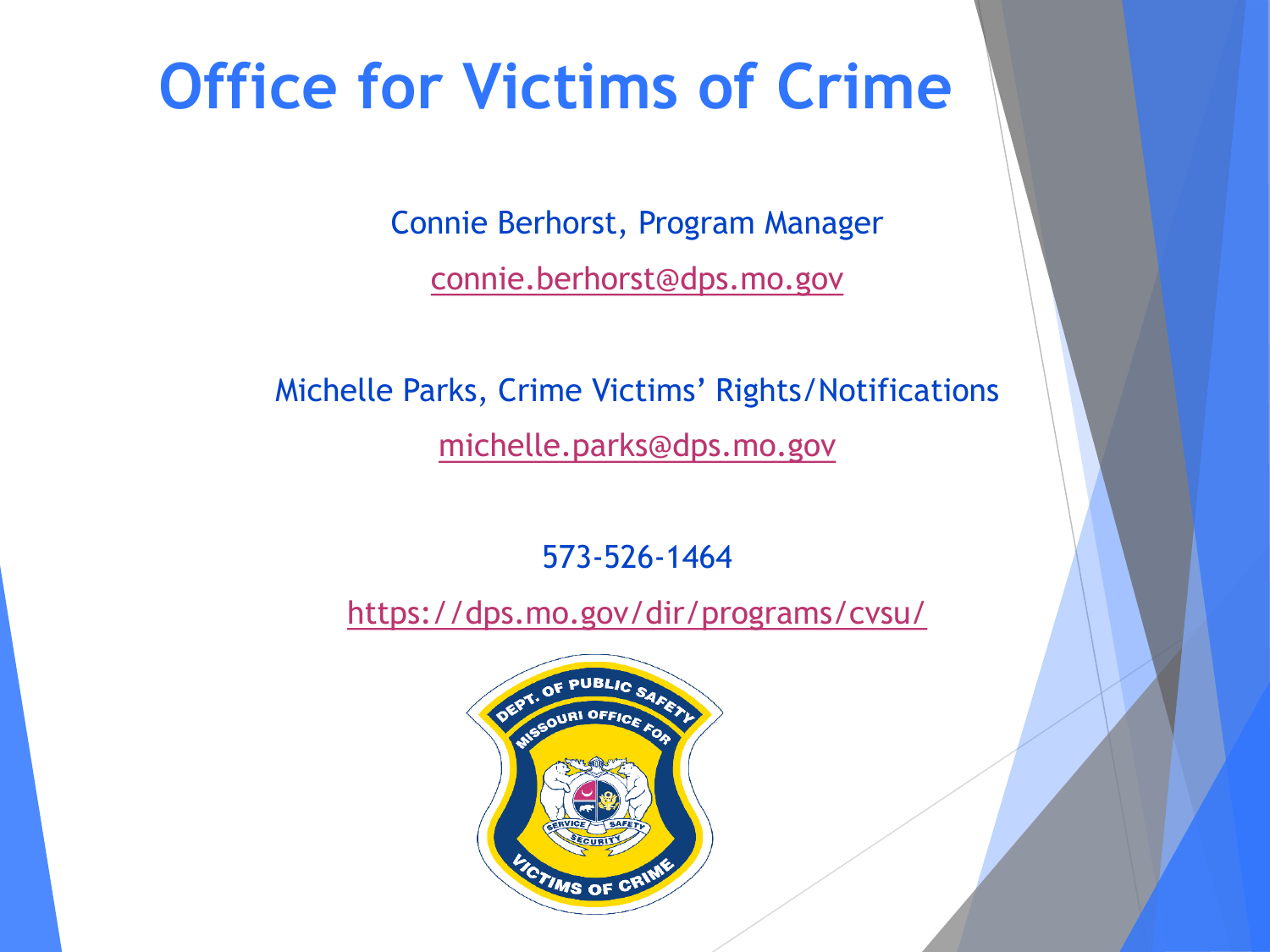#### Program Description

The Protection Program for Victims/Witnesses of Violence Crime is for Missouri law enforcement agencies who may seek reimbursement for the health, safety and welfare of victims/witnesses of a violent crime and their family members, if their testimony might subject them to danger or bodily injury.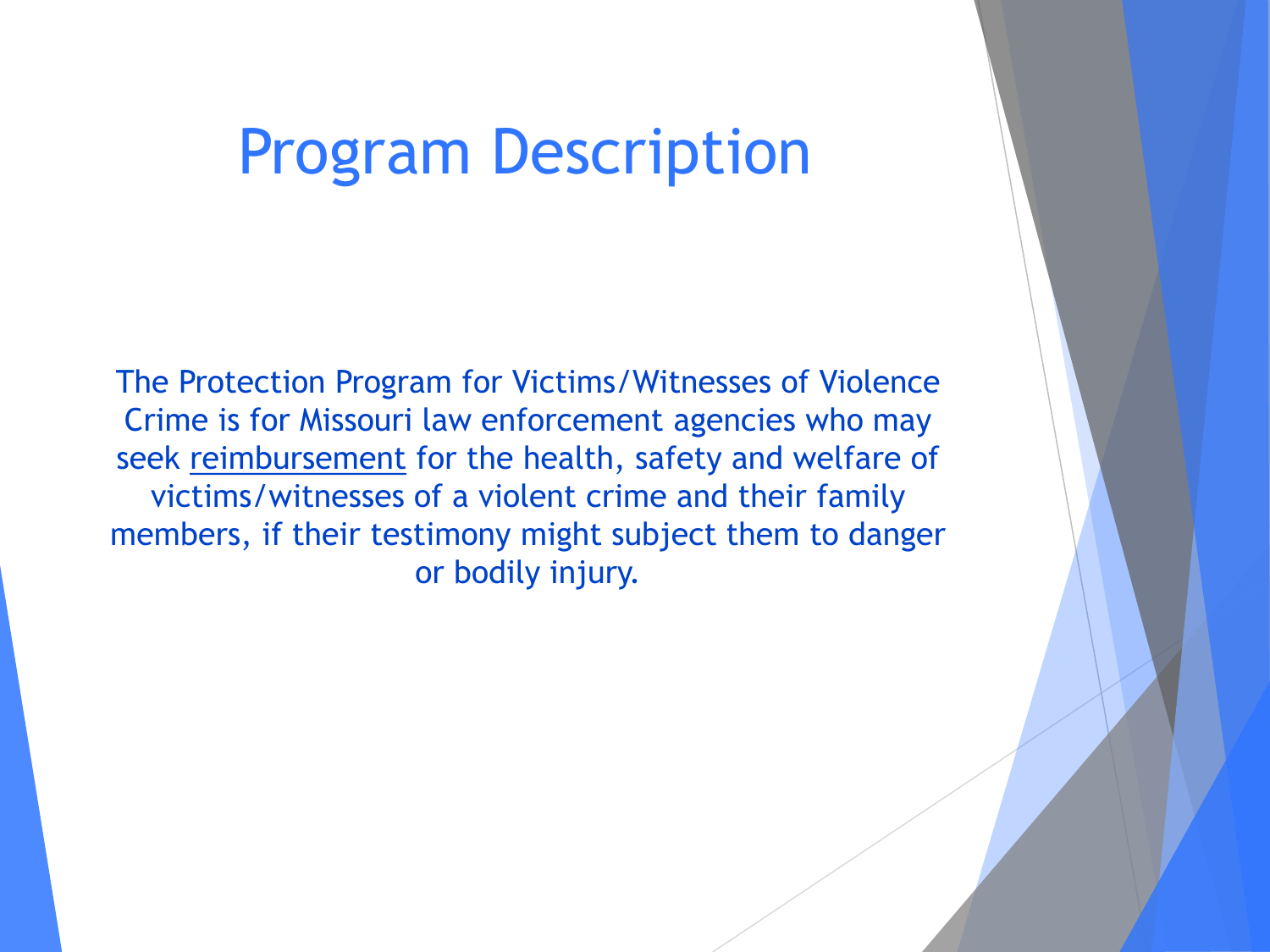## **Who Should Apply?**

- Any Law Enforcement agency within the State of Missouri
	- ▶ Complete an application through the MO DPS **Webgrants**
	- ▶ The agency does not need to have expenses when completing an application
	- A budget is not entered when completing the application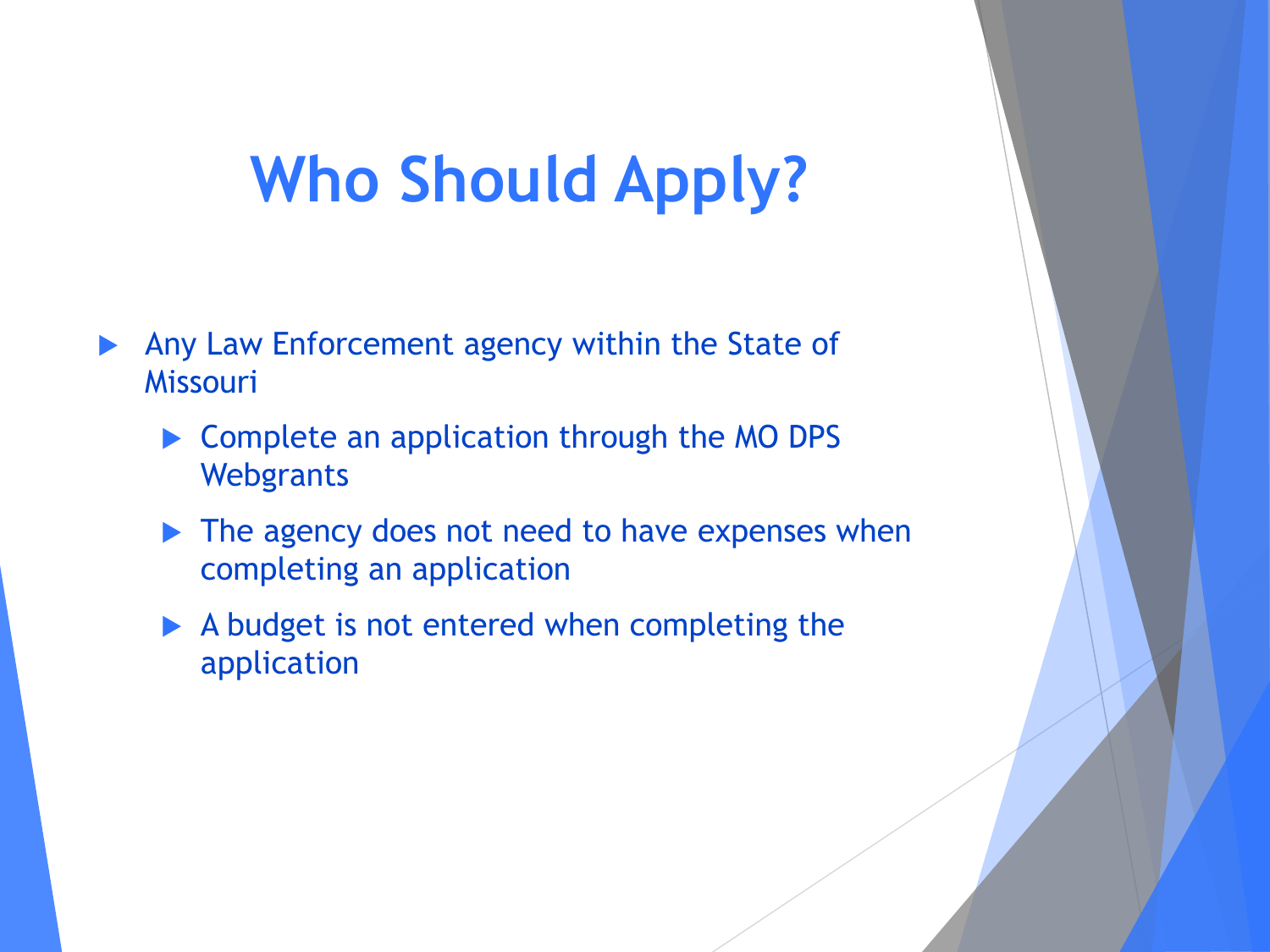#### **Source of Funds**

The Missouri Pre-Trial Witness Protection Fund was created as a result of Missouri House Bill 66; funds were subsequently appropriated by House Bill 14 of second extraordinary session in 2021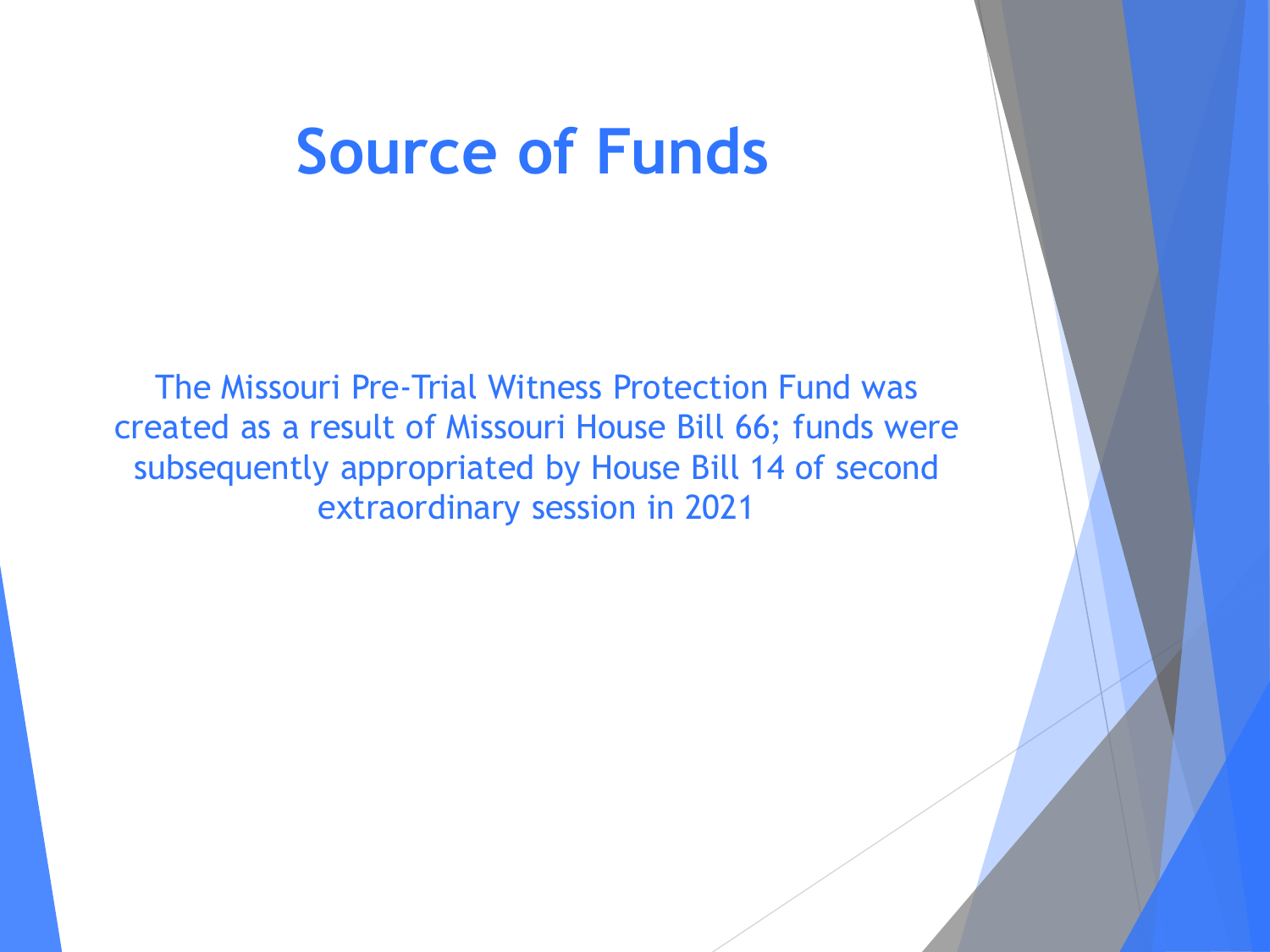#### **Amount of Available Funds**

State Fiscal Year 2021 \$1,000,000 *\*Note: Funds have been rolled to FY22*

State Fiscal Year 2022 \$1,000,000 *\*Note: Funds have been rolled to FY23*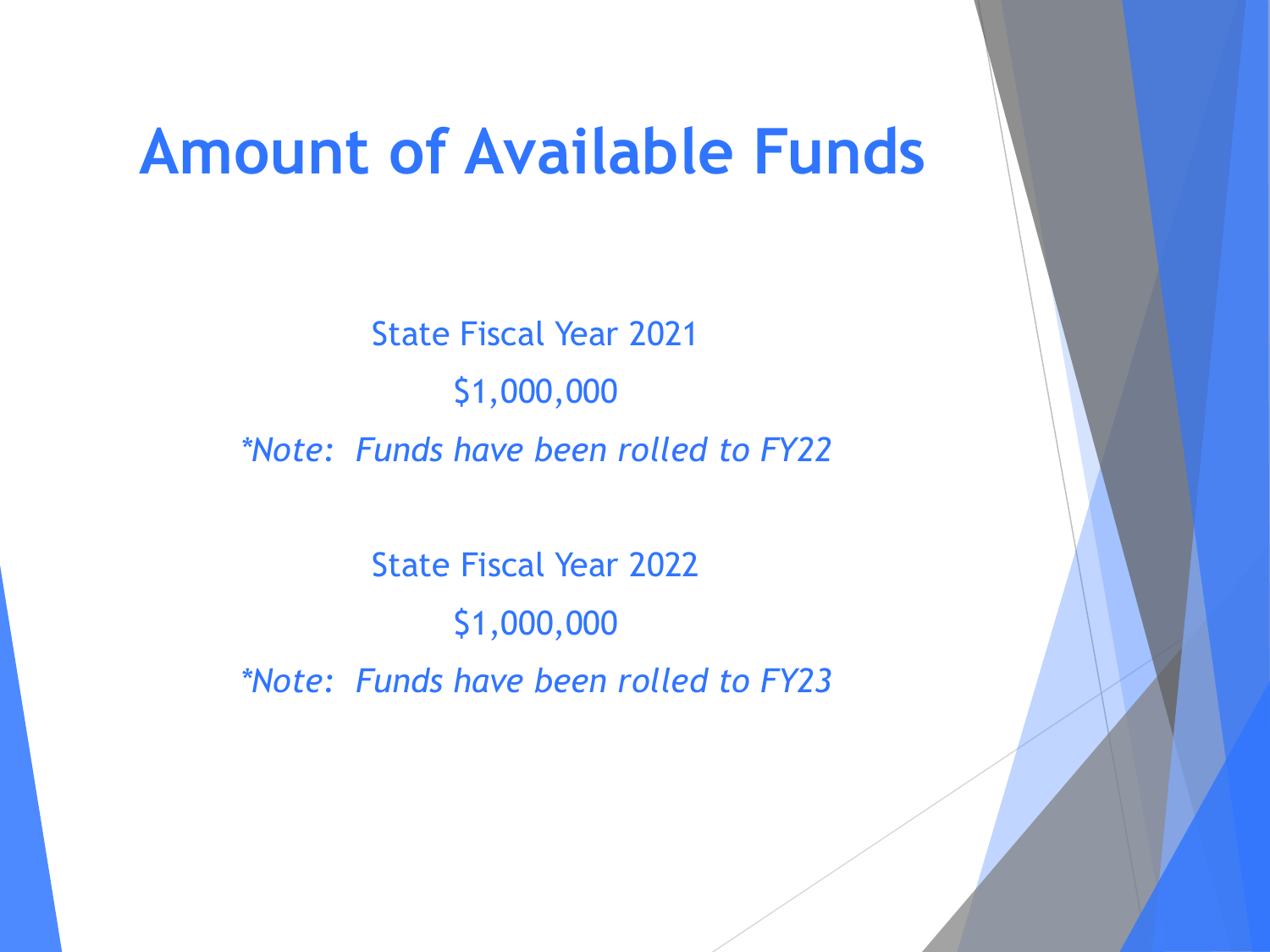#### **Funding Period**

#### **October 1, 2020 to June 30, 2023**

**Funding must be expended no later than June 30, 2023**

**Final request for Pre-Approvals must be submitted no later than June 5, 2023.**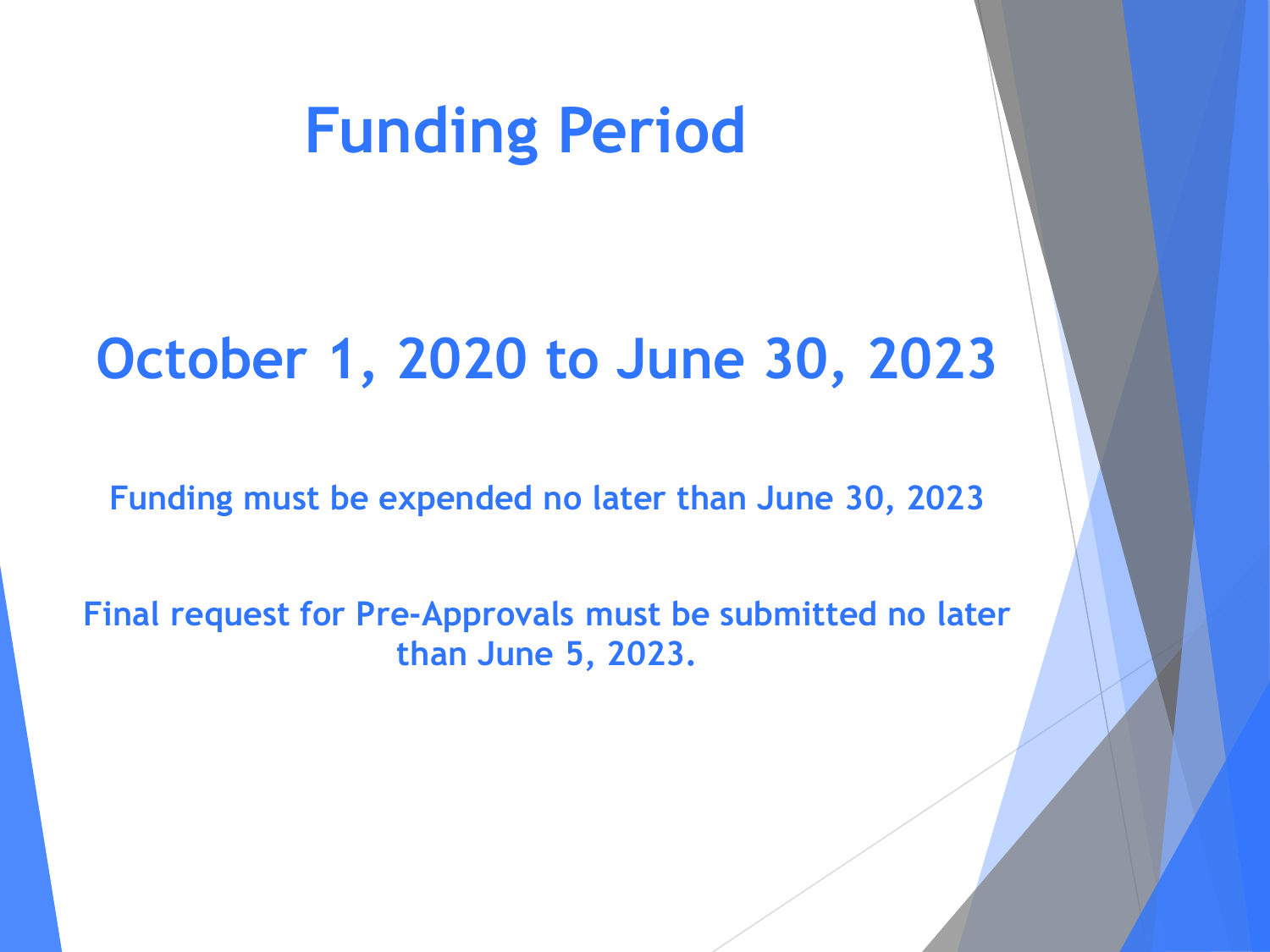# **General Program Requirements**

- The crime must have been committed in Missouri *or* the crime victim must be a resident of Missouri
- The crime must have involved the threat, or the use of force or violence
- $\blacktriangleright$  The victim/witness of crime cannot be the perpetrator or principal/accessory involved in the commission of the crime
- **Injuries sustained by the victim/witness cannot be a** result of the operation of a motor vehicle, boat, or airplane unless the same was used as a weapon, or a result of the crime of driving while intoxicated or vehicular manslaughter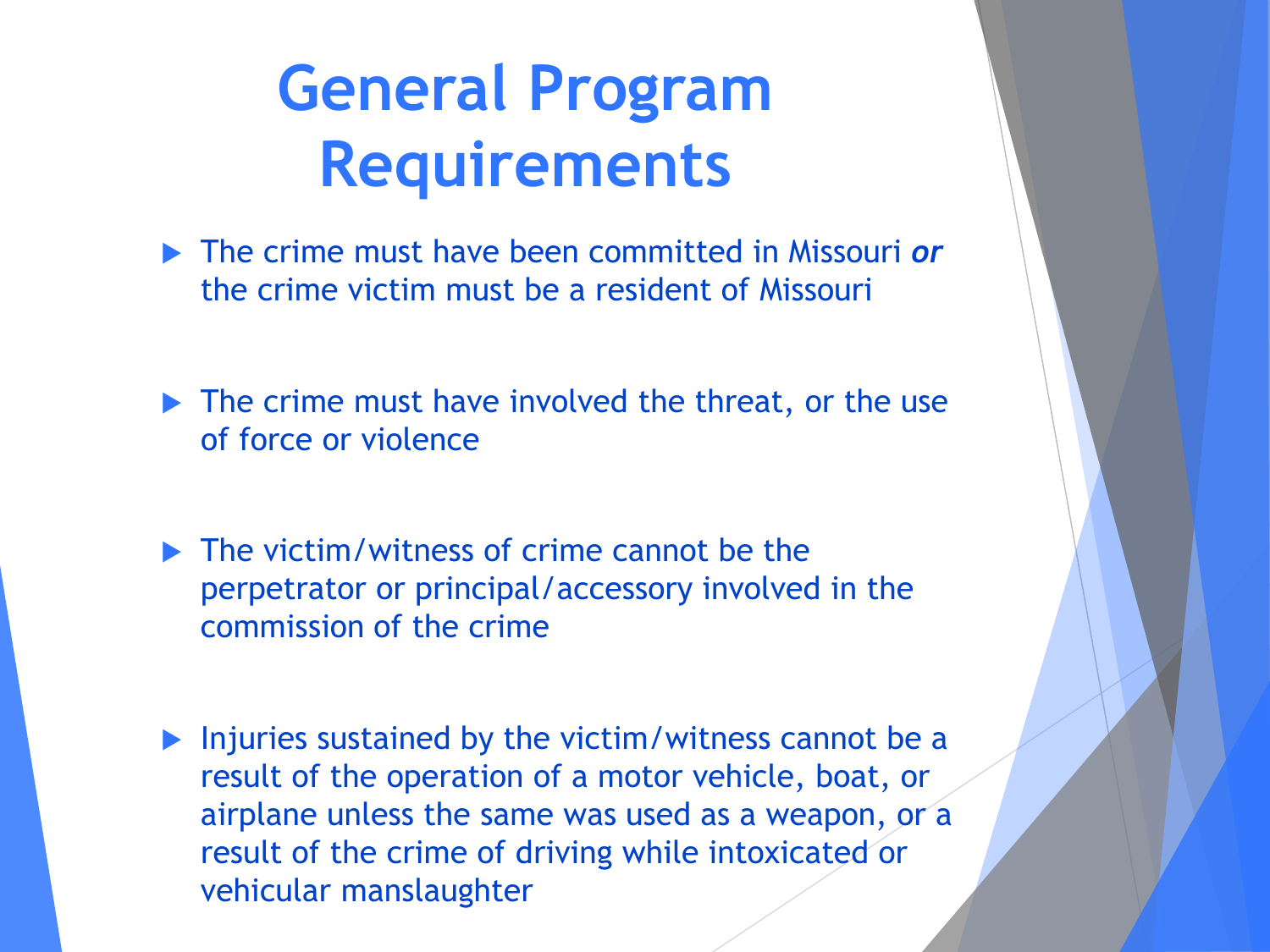### **Additional Requirements**

- Services must be provided FREE OF CHARGE to the victim/witness
- **Provision of services SHALL NOT be contingent upon the** victim offering testimony in a judicial or law enforcement matter
- ▶ Victim/Witness Rights information (RSMo 595.209) provided to the Victim/Witness
- Missouri Sexual Assault Survivors' Bill of Rights provided, if applicable
- $\blacktriangleright$  Provide and connect the Victim/Witness to resources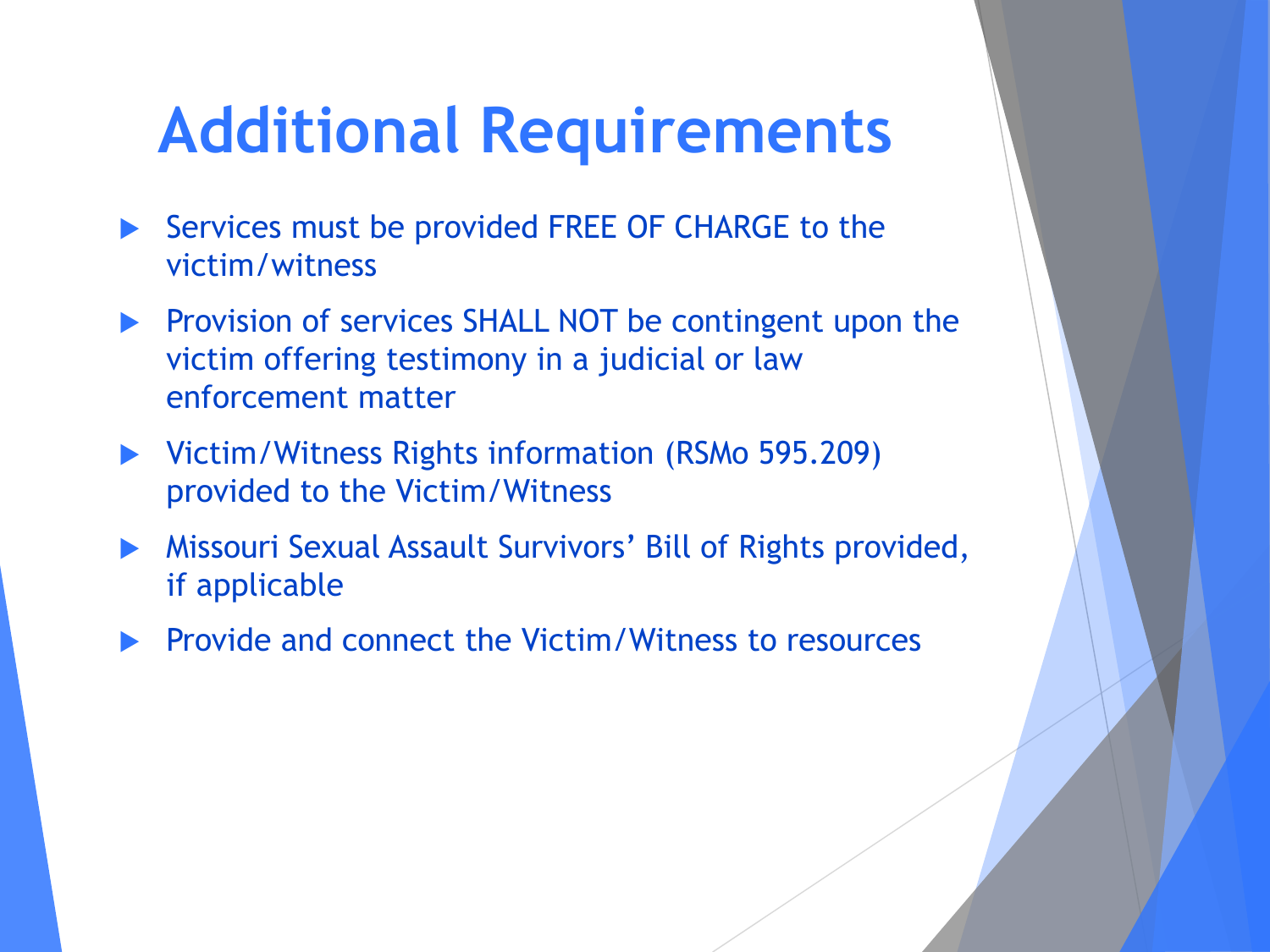### **Program Service Areas**

#### **Security/Protection**

**Armed protection, escort, marked and unmarked** surveillance, periodic visits or contact by LE officials prior, during or subsequent to the official criminal justice proceedings

#### **Emergency Expenses**

- ▶ Food, hygiene, other necessary items
- $\triangleright$  Services provided to alleviate immediate effects

#### **Relocation**

 Rental assistance, utilities, and other costs incidental to the relocation to such housing for safety concerns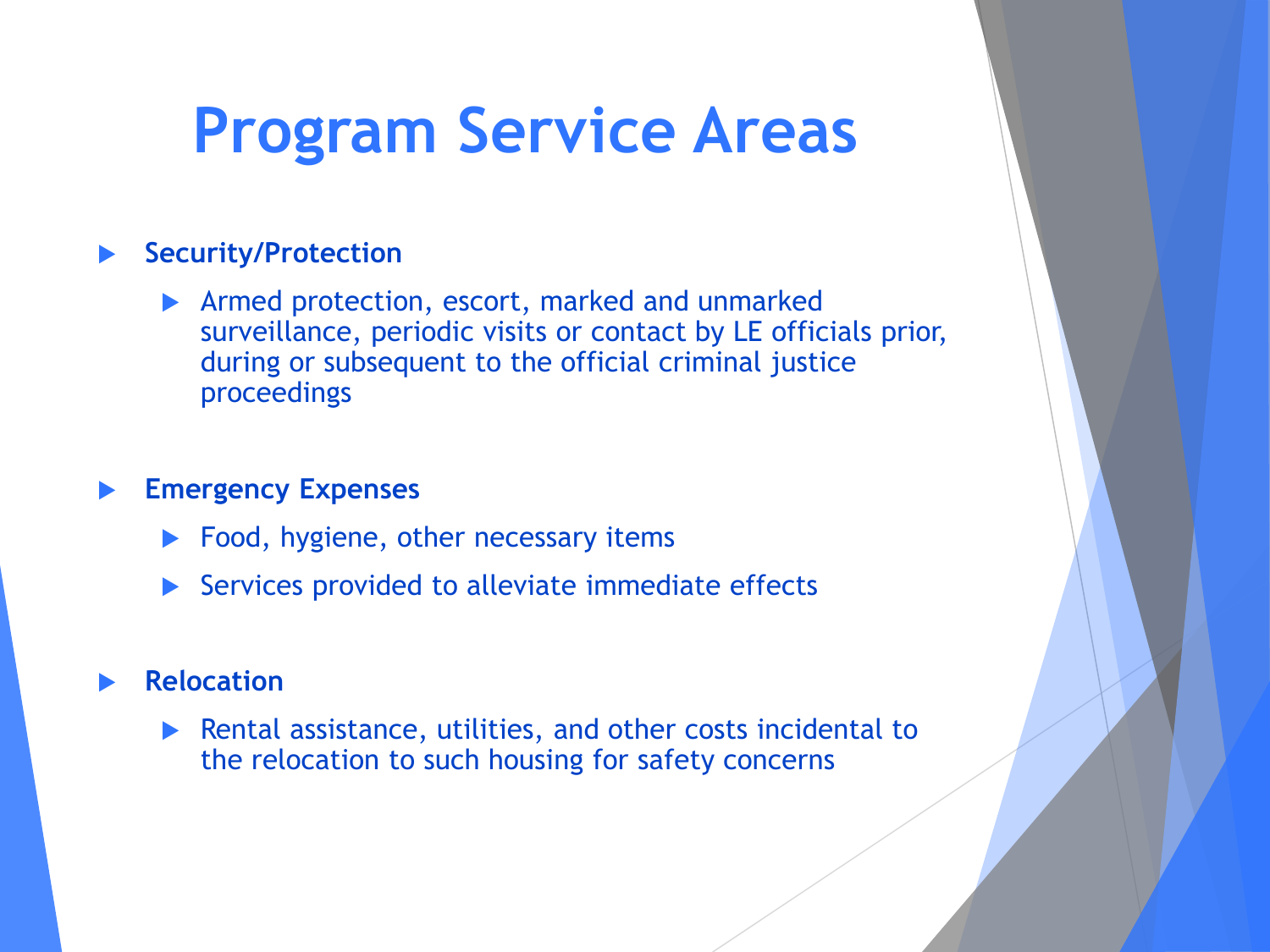## **Program Service Areas**

#### **Transportation**

- **Transportation of victim/witnesses to receive services** and to participate in criminal justice or related proceedings
- Assist victim/witness, if relocated, in travel expenses to return for the court process
- ▶ Victim/Witness transportation (not to exceed state rate \$0.49/mile)

#### **Storage**

- Rental and expenses of vehicles to transport personal possessions
- Temporary rental of storage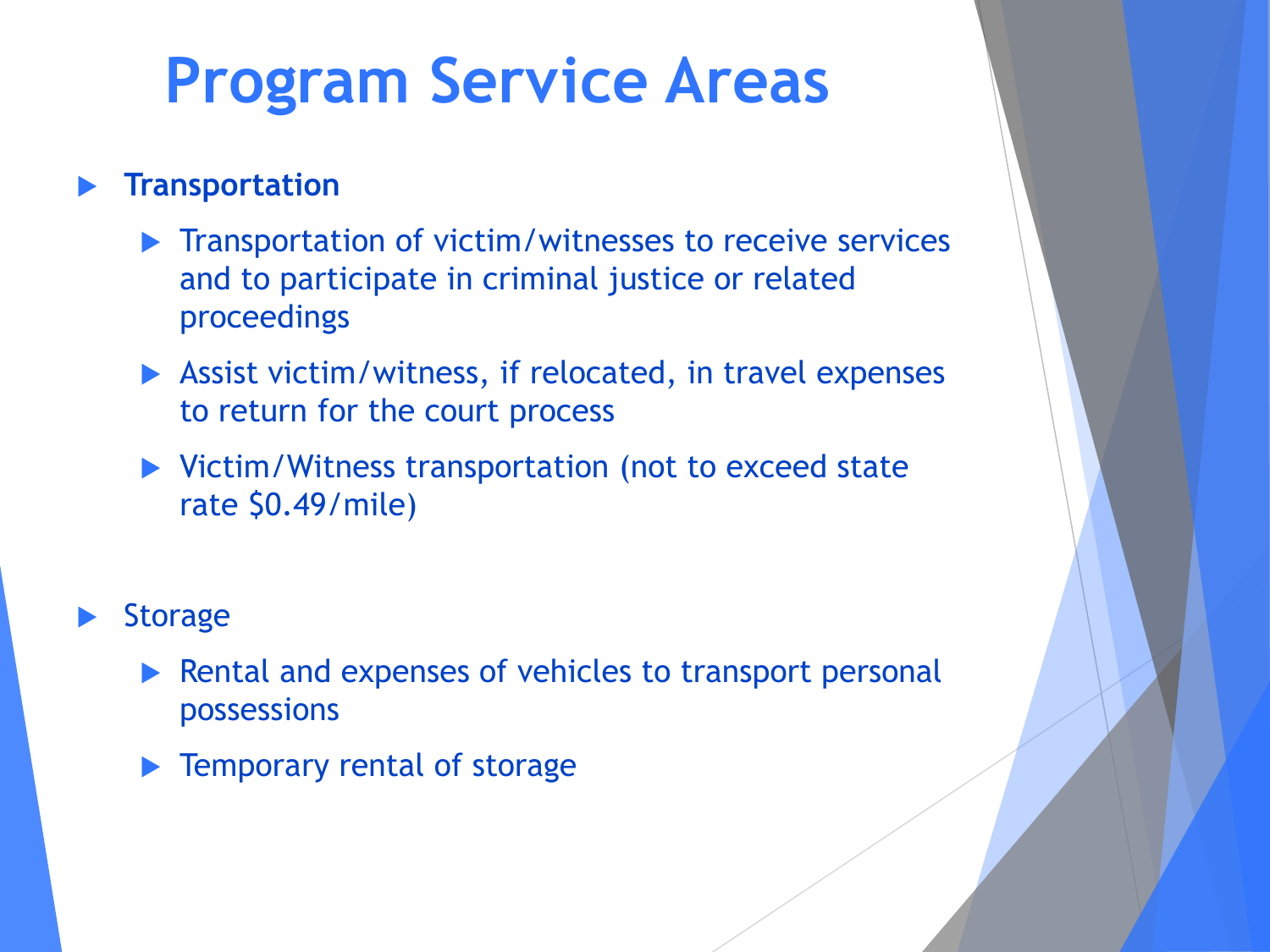### **Examples of Allowable Services:**

- Window and/or lock replacement or repair; other repairs necessary to ensure victim safety
- Interpreting services for LEP and/or Deaf/Hard of Hearing victims/witnesses
- Emergency clothing or necessary items
- Victim Transportation
	- ▶ In-state, local bus/mass transit fare
	- $\blacktriangleright$  Relocation to another city/state
- Temporary storage rental for personal possessions
- Child care and respite care to enable a victim/witness to attend activities related to criminal justice proceedings
- Shelter and/or rental expenses or temporary relocation expenses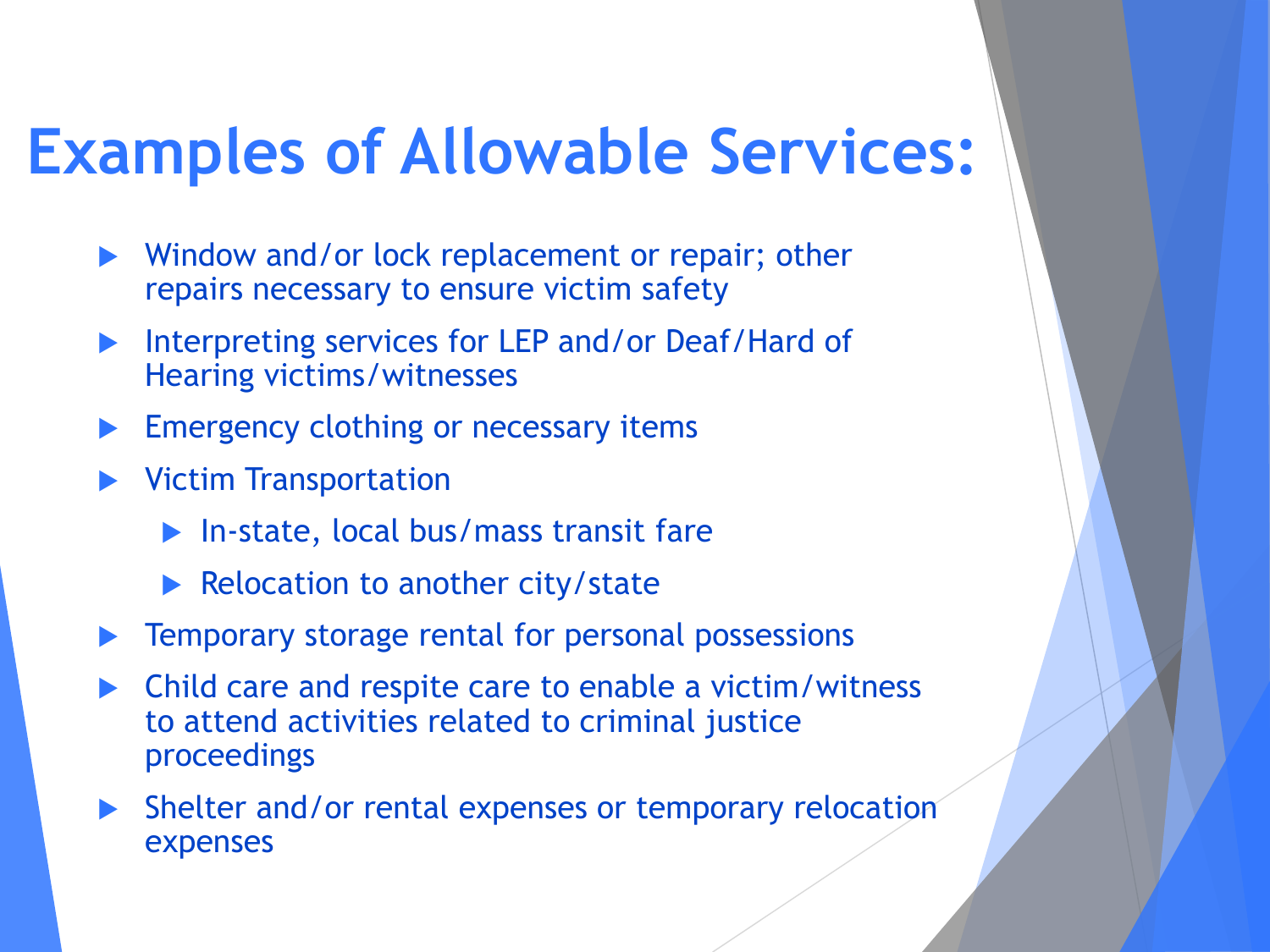# **Unallowable Costs**

- Crime Prevention Programs
- Indirect Costs
- Vehicles purchased or leased
- Professional dues, subscriptions, and memberships
- Lobbying or advocacy activities
- Fundraising
- Capital expenses/improvements; property losses and expenses; real estate purchases; mortgage payments; and construction
- DNA testing of evidentiary materials, uploading DNA profiles to a database, and entry of records in state repositories
- Medical care, except as otherwise allowed by other provisions of this funding opportunity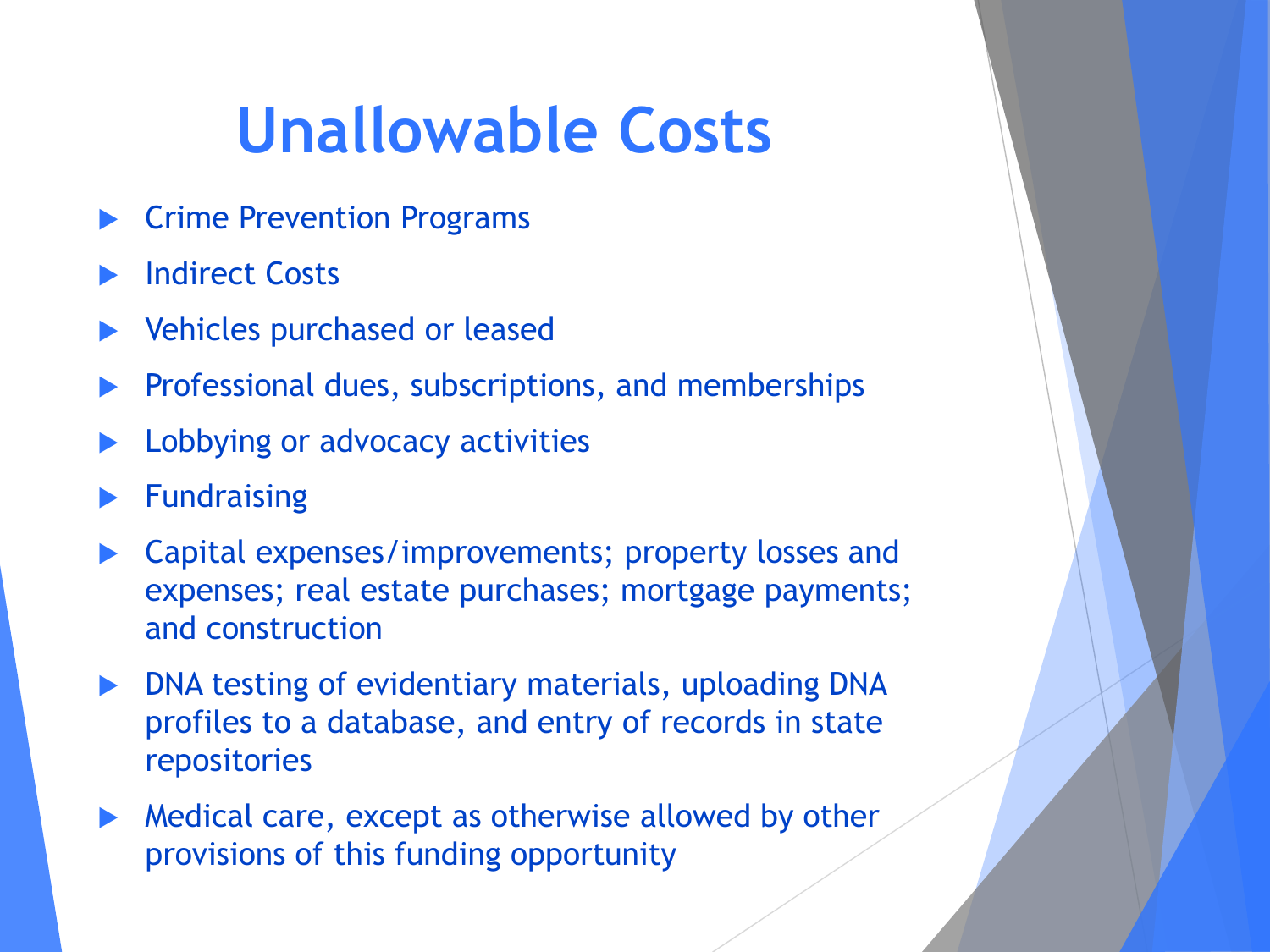## **Steps for Law Enforcement**

- Register as a User in WebGrants
	- New applicants must first register as a user
	- **Registration approved** 
		- ▶ Your UserID and Password will be emailed to you (follow instructions to login)
- Already a registered user, then login to WebGrants
- Click on "Funding Opportunities"
- ▶ Click on "2021 Protection Program for Victims/Witnesses of Violent Crime"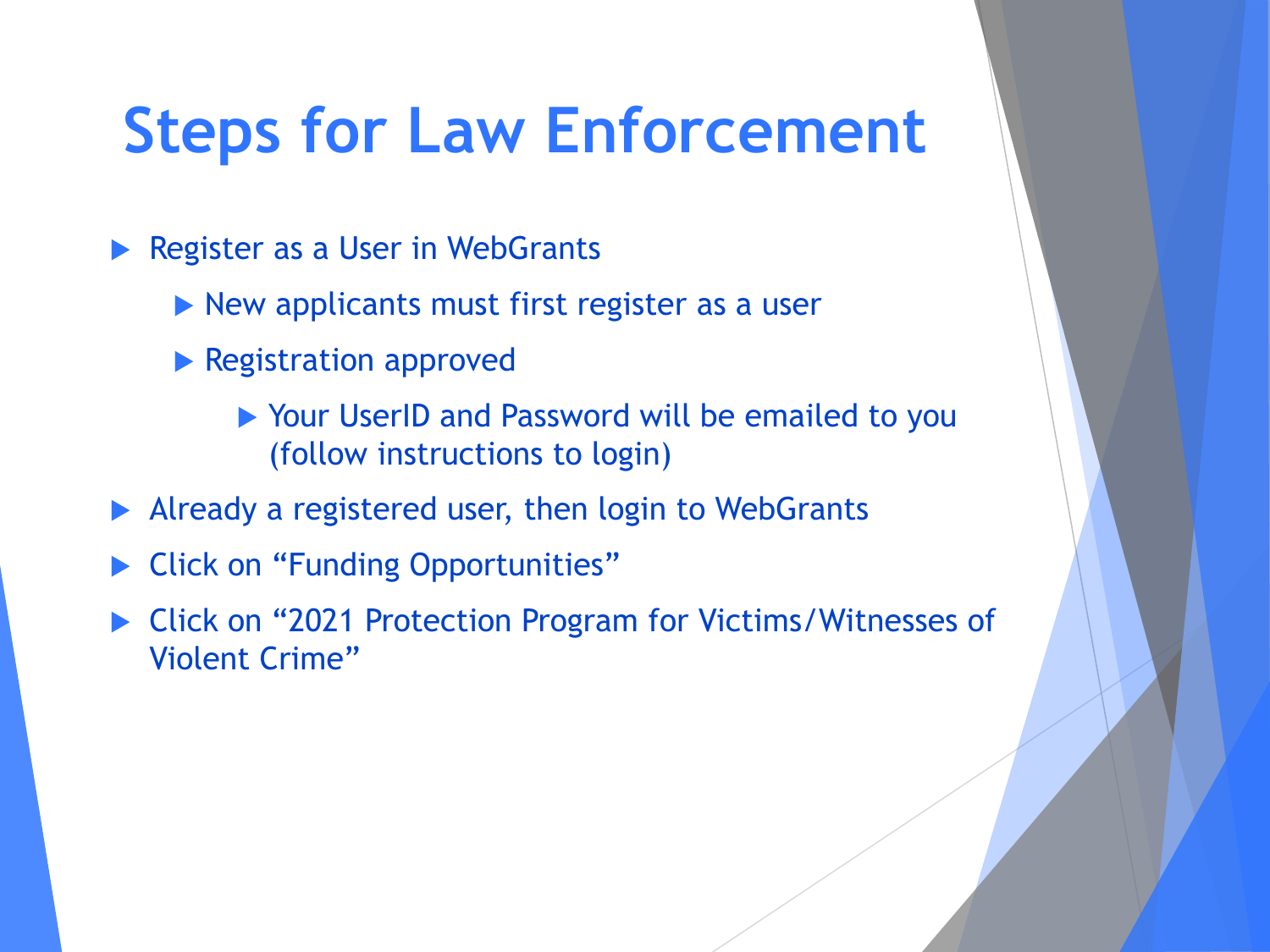## **Steps for Law Enforcement**

 $\triangleright$  Once the application is submitted, it will be reviewed

- Approved receive a notice of "underway"
- Correcting receive information on what may need to be redone.

**D** Underway

- The agency will receive a correspondence with the Pre-<br>Approval Request Form
- When there is an incident or situation, complete the Pre-Approval Request Form
	- ▶ This is what sets the budget within WebGrants
	- ▶ Approved by DPS
- ▶ Approved Request form
	- Expenses are incurred
	- Claim Requested
	- **Agency Reimbursed**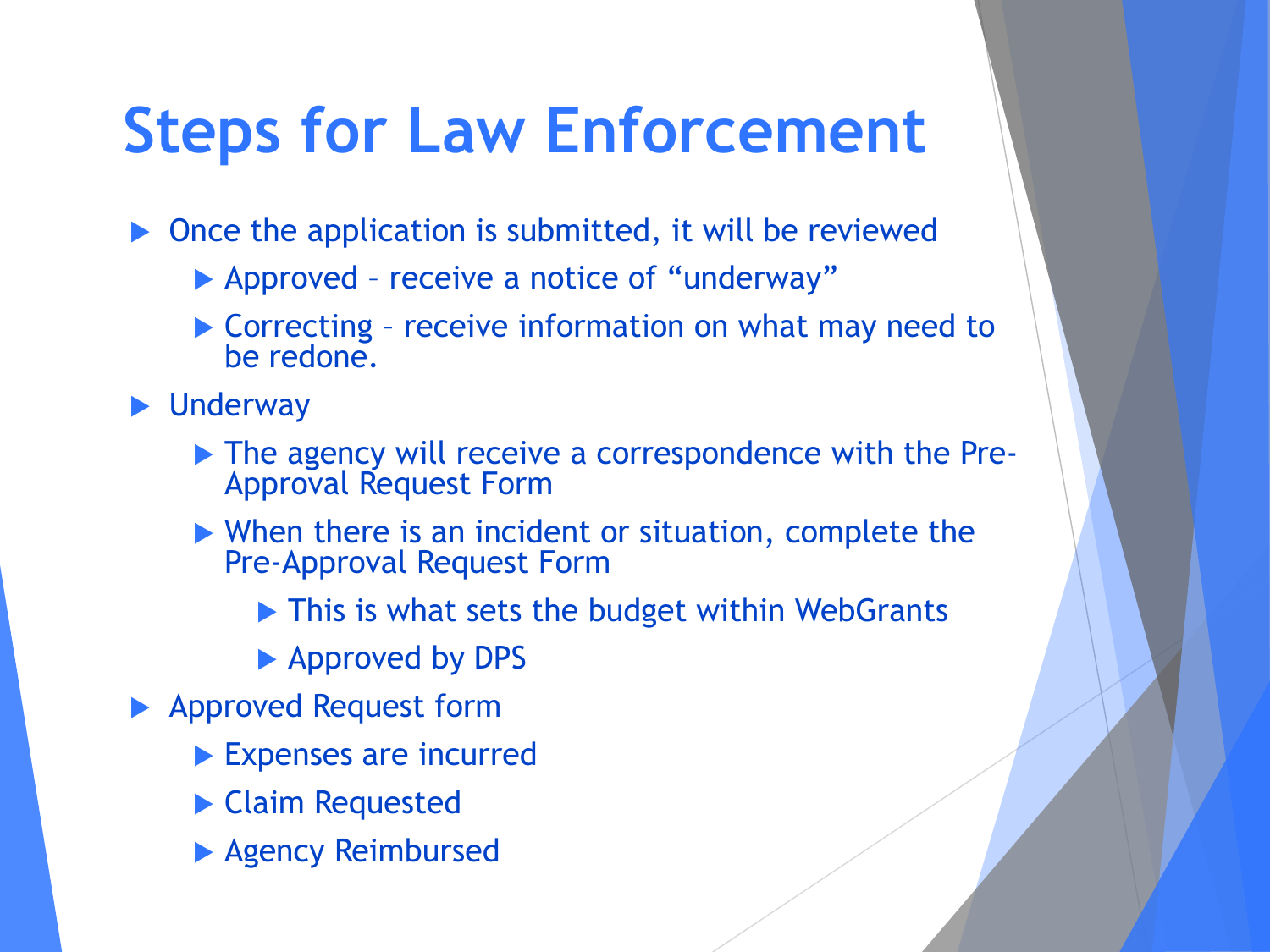#### **Pre-Approval Request Form**

Missouri Department of Public Safety PROTECTION PROGRAM FOR VICTIMS/WITNESSES OF VIOLENT CRIME 1101 North Riverside Drive, Jefferson City, MO 65102 + 573/751-4905

For Assistance with this form, please contact 573/751-5954 or cosu@dps.mo.gov

#### PRE-APPROVAL REQUEST FORM

Instructions: All requests for reimbursement must be submitted for pre-approval. All fields in this form are required. This form must be<br>signed by the agency's Authorized Official as identified in the approved application. approval from DPS, unless otherwise noted. Funds are disbursed on a first-come, first-served basis, all participants are encouraged to submit claims for reimburement in a timely manner.

| <b>Applicant Agency:</b>                                                                                                                                                                                                                                                                                                                                                                                |                                                                                                                                                                                                                                                                                                                                                                                                                                                                                                                                                                                                |                               |                                   |                                                                                                                           |                                                                                                                                                  |                                                                                                                                                          |
|---------------------------------------------------------------------------------------------------------------------------------------------------------------------------------------------------------------------------------------------------------------------------------------------------------------------------------------------------------------------------------------------------------|------------------------------------------------------------------------------------------------------------------------------------------------------------------------------------------------------------------------------------------------------------------------------------------------------------------------------------------------------------------------------------------------------------------------------------------------------------------------------------------------------------------------------------------------------------------------------------------------|-------------------------------|-----------------------------------|---------------------------------------------------------------------------------------------------------------------------|--------------------------------------------------------------------------------------------------------------------------------------------------|----------------------------------------------------------------------------------------------------------------------------------------------------------|
| <b>Project Title:</b>                                                                                                                                                                                                                                                                                                                                                                                   |                                                                                                                                                                                                                                                                                                                                                                                                                                                                                                                                                                                                |                               |                                   |                                                                                                                           |                                                                                                                                                  |                                                                                                                                                          |
| <b>Request Date:</b>                                                                                                                                                                                                                                                                                                                                                                                    |                                                                                                                                                                                                                                                                                                                                                                                                                                                                                                                                                                                                |                               |                                   |                                                                                                                           |                                                                                                                                                  |                                                                                                                                                          |
| Purpose Area:                                                                                                                                                                                                                                                                                                                                                                                           | <b>Emergency Expenses</b><br>Protected Housing/Shelter<br>Relocation<br><b>Security/Protection</b><br><b>Transportation/Storage</b>                                                                                                                                                                                                                                                                                                                                                                                                                                                            |                               | Type of Crime: Appravated Assault |                                                                                                                           | ▾∣<br>Total # of People Served:<br>17 years old or under:                                                                                        | m<br>over 17 years old:                                                                                                                                  |
| following:                                                                                                                                                                                                                                                                                                                                                                                              | JUSTIFICATION: The PPVVC program exists to protect victims/witnesses of violent crime and to encourage participation in the criminal justice<br>and/or other public proceedings arising from violent crime. See the application for a description of allowable costs. At a minimum, describe the<br>the circumstances that prompted the request and why PPVVC funds are needed; and<br>the methods the agency will use to provide victim/witness protection; and<br>identify and describe any other agreement(s) with other local or state agencies to provide victim/witness protections; and |                               |                                   |                                                                                                                           |                                                                                                                                                  |                                                                                                                                                          |
|                                                                                                                                                                                                                                                                                                                                                                                                         | the anticipated time frame the requested funds will be spent.                                                                                                                                                                                                                                                                                                                                                                                                                                                                                                                                  |                               |                                   |                                                                                                                           |                                                                                                                                                  |                                                                                                                                                          |
|                                                                                                                                                                                                                                                                                                                                                                                                         |                                                                                                                                                                                                                                                                                                                                                                                                                                                                                                                                                                                                |                               |                                   | etc. INCLUDE the precise methods the agency will use to provide victim/witness protection. Attach another page if needed. | DO NOT INCLUDE names of victims/witnesses! It is acceptable to identify using gender/age, i.e., Vic/Wit 1, M-Child Vic/Wit1, F-Child Vic/Wit 2,  |                                                                                                                                                          |
|                                                                                                                                                                                                                                                                                                                                                                                                         |                                                                                                                                                                                                                                                                                                                                                                                                                                                                                                                                                                                                |                               |                                   |                                                                                                                           |                                                                                                                                                  |                                                                                                                                                          |
| <b>PPVVC FUNDS REQUESTED:</b><br>Please include the cost basis for your request. Explain how you came up with the total amount of funds being requested. For example,<br>Housing/Rent-\$200/month x 2 months for a family of 3=\$400; Hotel/Shelter-\$89/night x 6 nights=\$534; Emergency Food-\$28/day x 6<br>days x 3 vic/wit=\$504; Lock Replacement-\$125 deadbolt/cross bar combo x 2 doors \$150 |                                                                                                                                                                                                                                                                                                                                                                                                                                                                                                                                                                                                |                               |                                   |                                                                                                                           |                                                                                                                                                  |                                                                                                                                                          |
| <b>Funding Category:</b>                                                                                                                                                                                                                                                                                                                                                                                | Amount:                                                                                                                                                                                                                                                                                                                                                                                                                                                                                                                                                                                        | <b>Cost Basis Estimation:</b> |                                   |                                                                                                                           |                                                                                                                                                  |                                                                                                                                                          |
| Travel<br>Equipment<br>Supplies/Operations<br>Contractual \$ 0.00<br><b>Total Request:</b>                                                                                                                                                                                                                                                                                                              | 0.00<br>15 0.00<br>\$ 0.00<br>\$0.00                                                                                                                                                                                                                                                                                                                                                                                                                                                                                                                                                           |                               |                                   |                                                                                                                           |                                                                                                                                                  |                                                                                                                                                          |
| review and must include adequate supporting documentation prior to reimbursement.<br><b>A  A  A  A  A </b>                                                                                                                                                                                                                                                                                              |                                                                                                                                                                                                                                                                                                                                                                                                                                                                                                                                                                                                |                               |                                   |                                                                                                                           | TERMS: The approval of funds is valid for 45 days from the date this form is approved by the Missouri Department of Public Safety. To request an | extension, contact 573/751-5954 or evsu@dps.mo.gov. This form is for pre-approval only and does not guarantee payment; all related claims are subject to |

M

DPS PPVVC\_02-2021

| O Dept. of Public Safety Approval: |  |  |  |  |
|------------------------------------|--|--|--|--|
|------------------------------------|--|--|--|--|

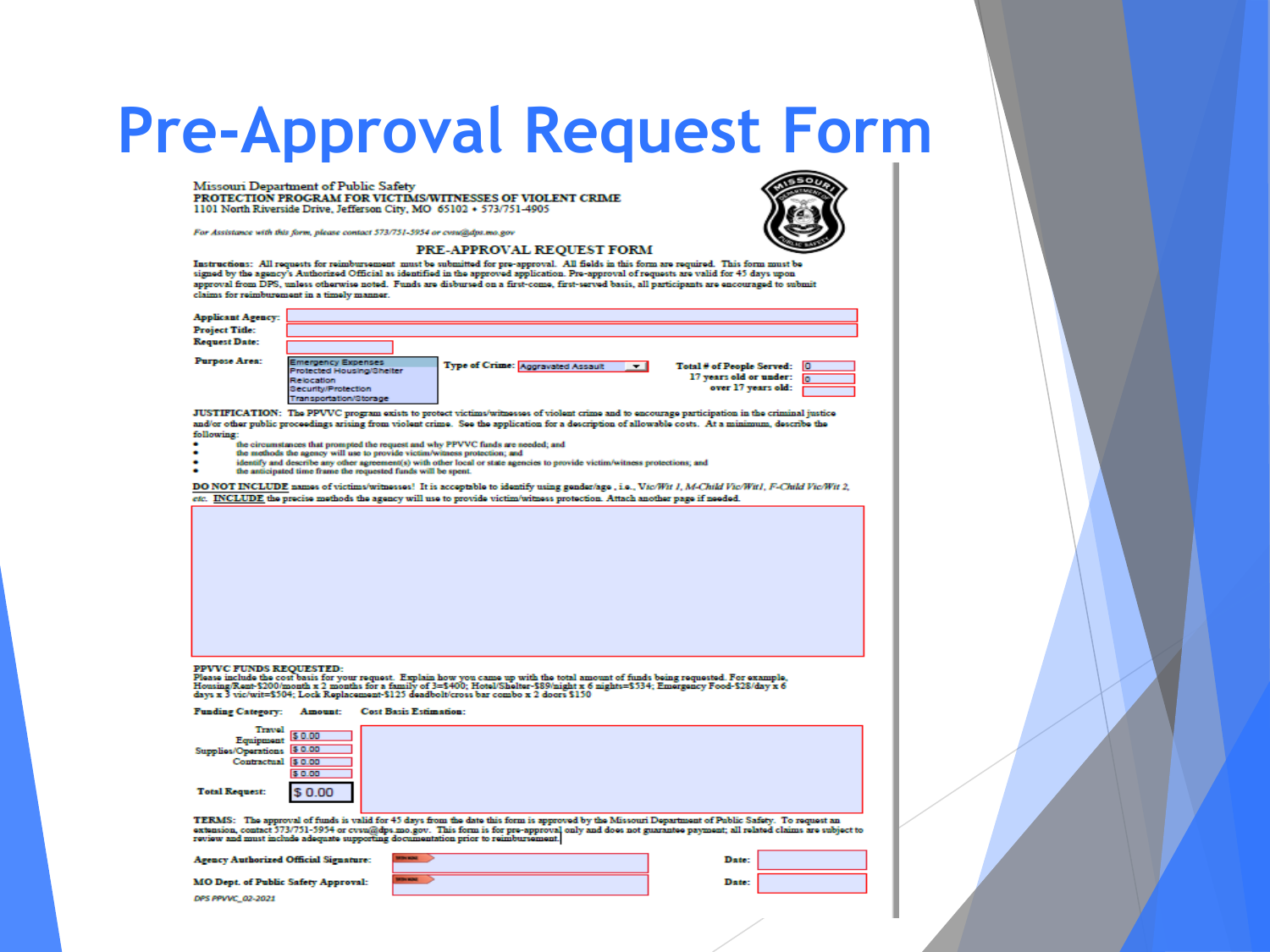#### **Application Instructions**

#### **Missouri Department of Public Safety WebGrants System**

**[https://dpsgrants.dps.mo.gov](https://dpsgrants.dps.mo.gov/)**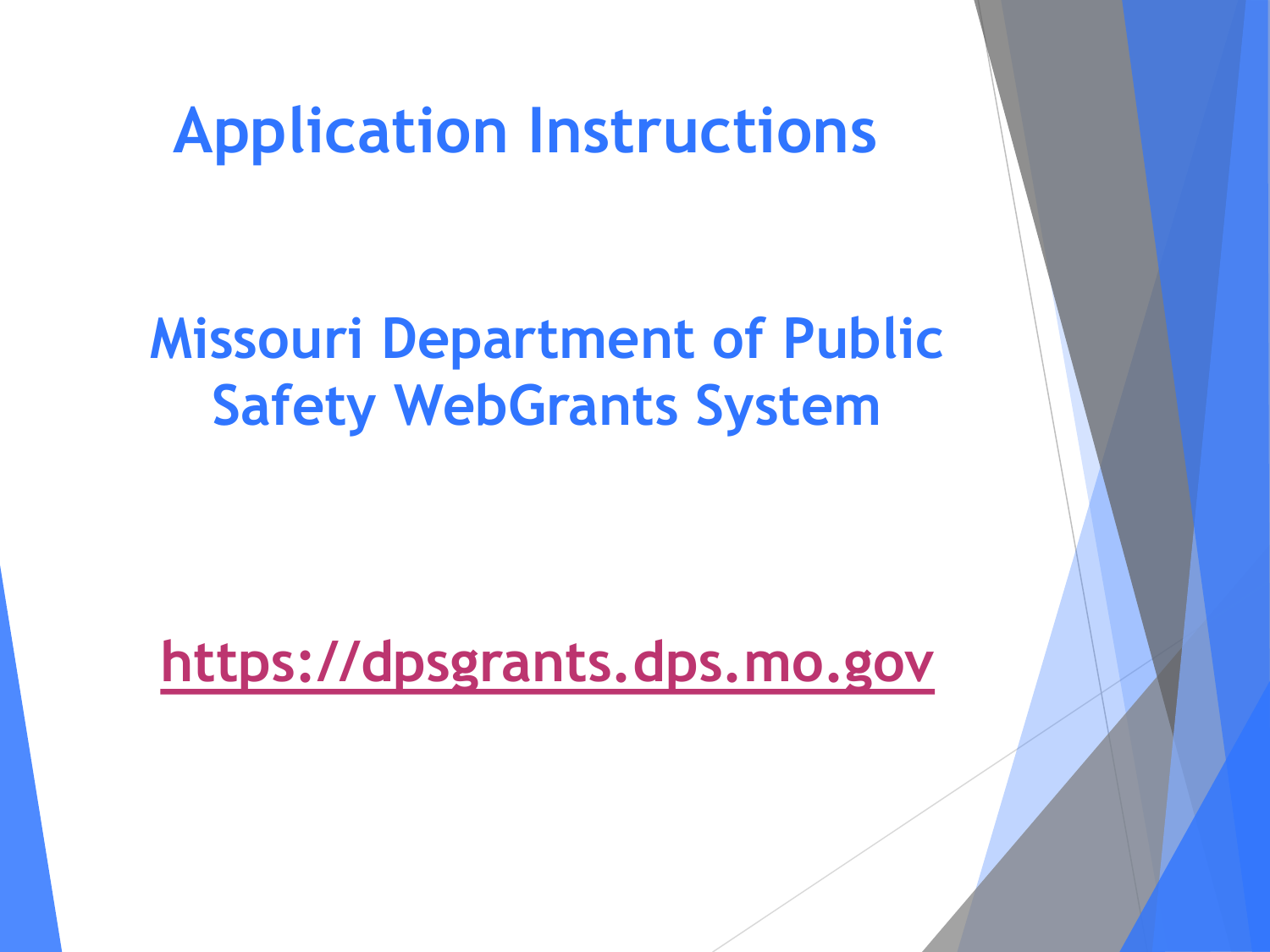## **WebGrants Registration**

- ▶ Acquire a DUNS (Data Universal Numbering System) number if your agency does not already have one, or ensure the information associated with your DUNS number is up-to-date
	- [Https://fedgov.dnb.com](https://fedgov.dnb.com/)
	- $\triangleright$  866-705-5711
- ▶ You must contact Dun & Bradstreet directly for assistance with your DUNS number
- NEW WebGrants users must register for a WebGrants profile
	- ▶ [https://dpsgrants.dps.mo.gov](https://dpsgrants.dps.mo.gov/)
- Each applicant agency should designate ONE individual for the purposes of registering and assigning new registrants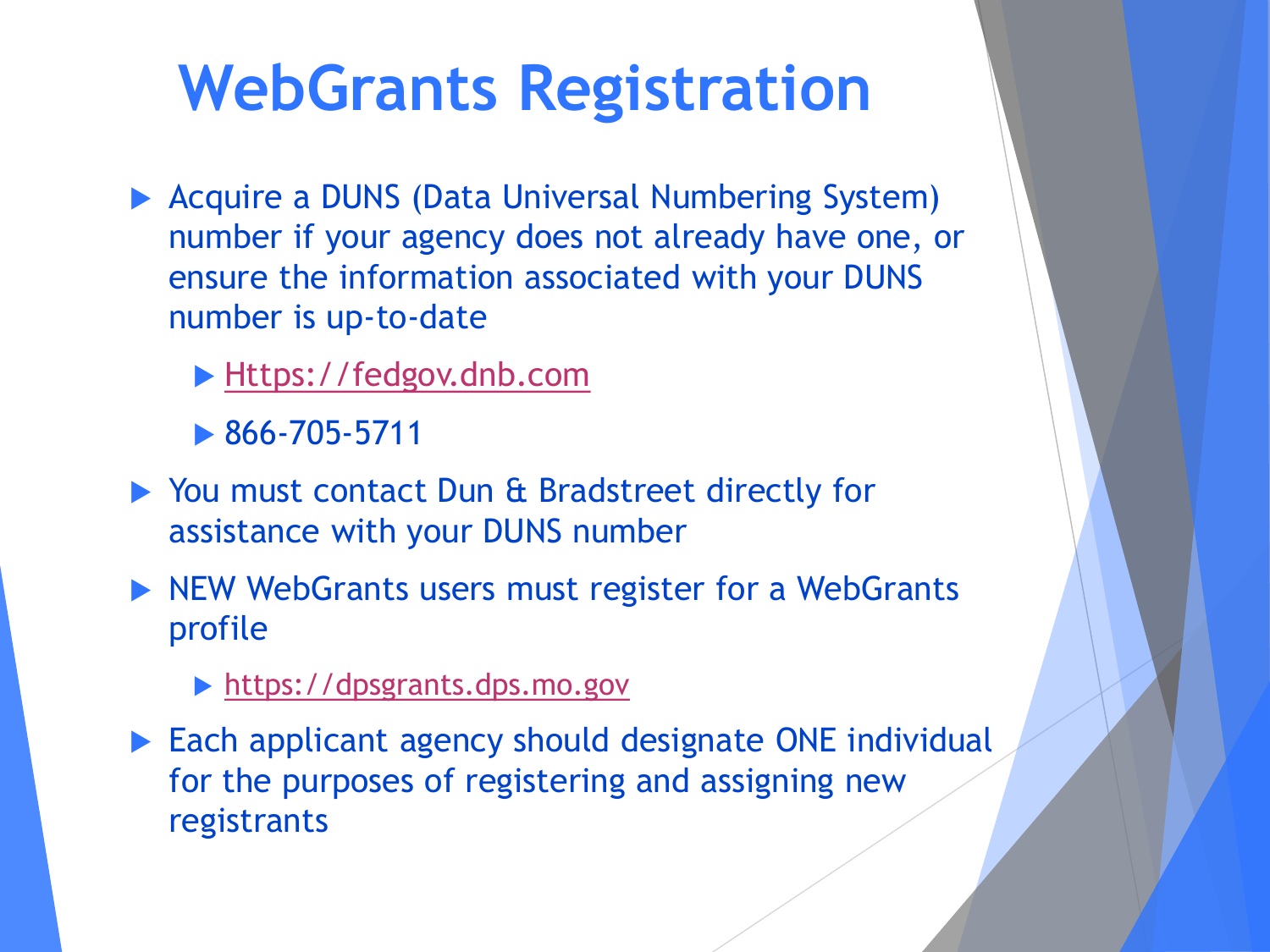Instructions are provided for each form. Please follow the on-screen instructions as well as the Notice of Funding **Opportunity** 

General Information Form:

**Provides General Information about the agency/project:** 

- System ID (this field will auto-populate
- ▶ Project Title
	- Must be unique to the agency/project, yet BRIEF
	- ▶ Example "2022 PPVVC Project St. Louis County"
- ▶ Primary Contact
- **Depanization**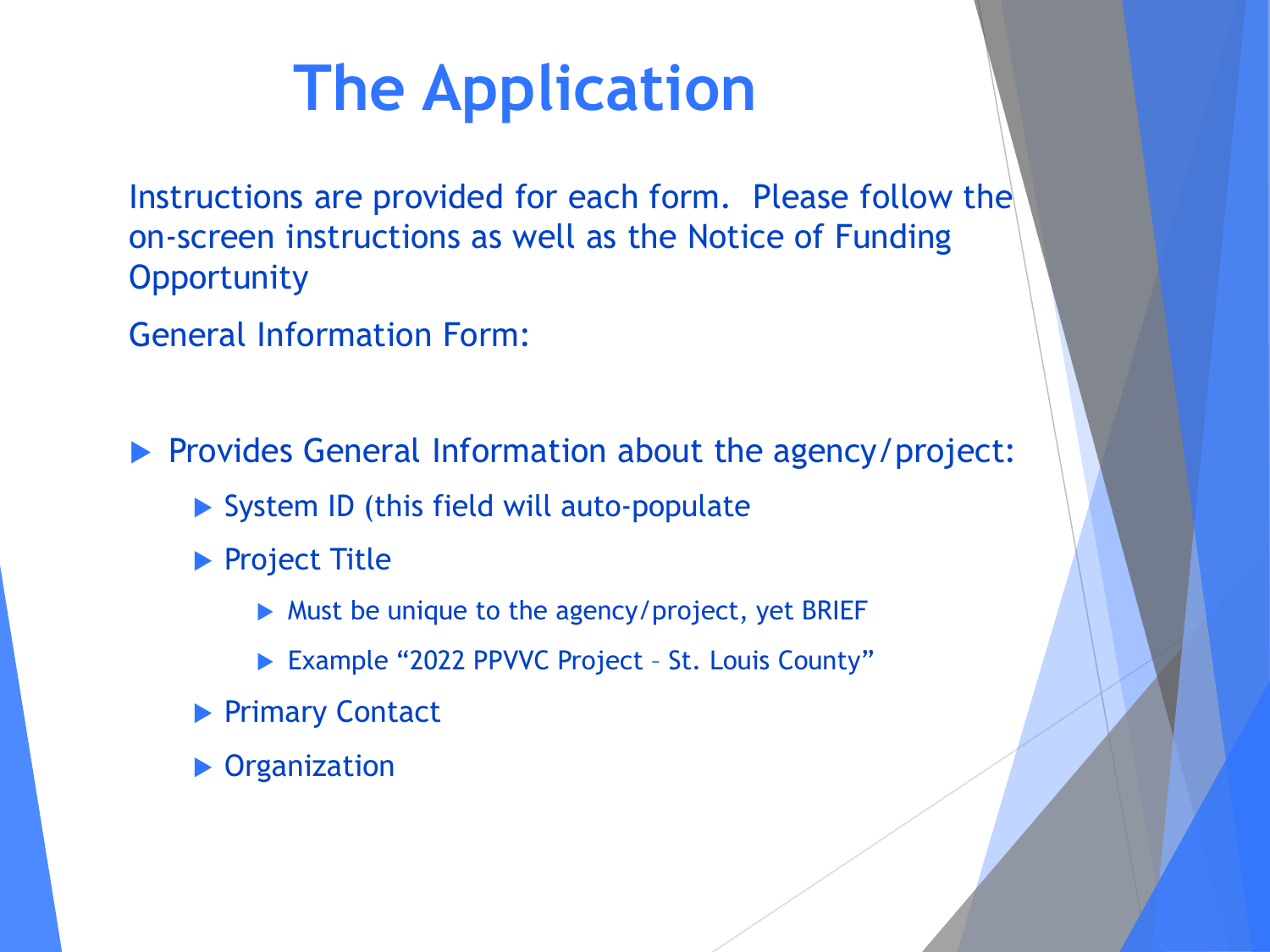Instructions are provided for each form. Please follow the on-screen instructions as well as the Notice of Funding **Opportunity** 

Contact Information Form:

**List the individuals who are responsible for the** agency/project:

- **Authorized Official**
- **Project Director**
- $\blacktriangleright$  Fiscal Officer
- **Project Contact Person**
- **Please NOTE: the Authorized Official and Project Director** CANNOT be the same person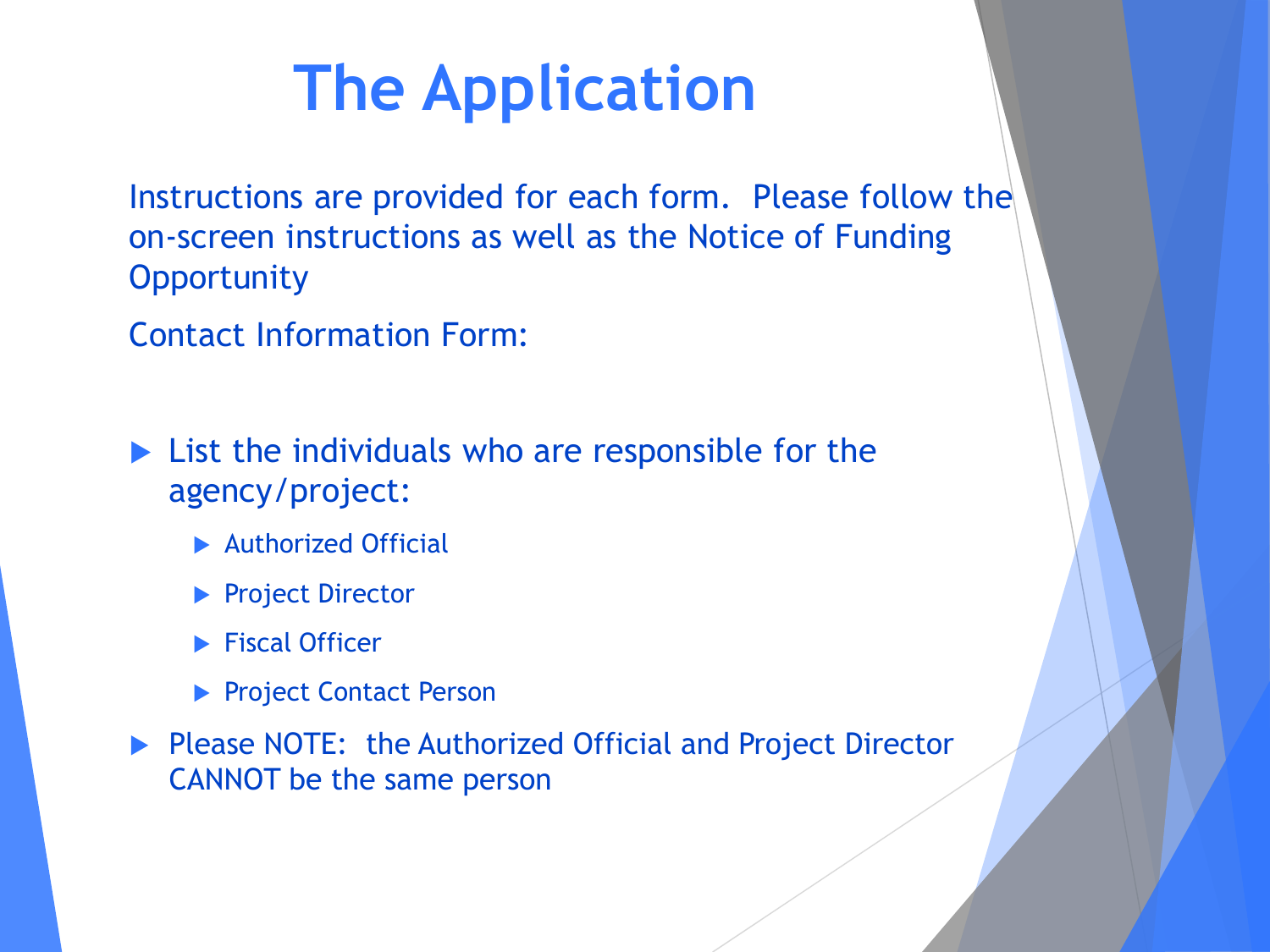|                                      | <b>City</b><br><b>Government</b>    | <b>County</b><br><b>Government</b>       | <b>Nonprofit</b><br><b>Agency</b>                                                       | Law<br><b>Enforcement</b><br><b>Agency</b>                |
|--------------------------------------|-------------------------------------|------------------------------------------|-----------------------------------------------------------------------------------------|-----------------------------------------------------------|
| <b>Authorized</b><br><b>Official</b> | Mayor or City<br>Administrator      | County<br>Commissioner/<br>Administrator | <b>Board</b><br>President/Chair<br>or person able<br>to enter agency<br>into a contract | City Mayor or<br>Administrator/<br>County<br>Commissioner |
| <b>Project</b><br><b>Director</b>    | Person<br>overseeing<br>project     | Person<br>overseeing<br>project          | Person<br>overseeing<br>project                                                         | Police<br><b>Chief/Sheriff</b>                            |
| Fiscal<br><b>Officer</b>             | City<br>Treasurer or<br>Comptroller | County<br>Treasurer or<br>Comptroller    | <b>Board Treasurer</b><br>/ CFO                                                         | City/County<br>Treasurer or<br>Comptroller                |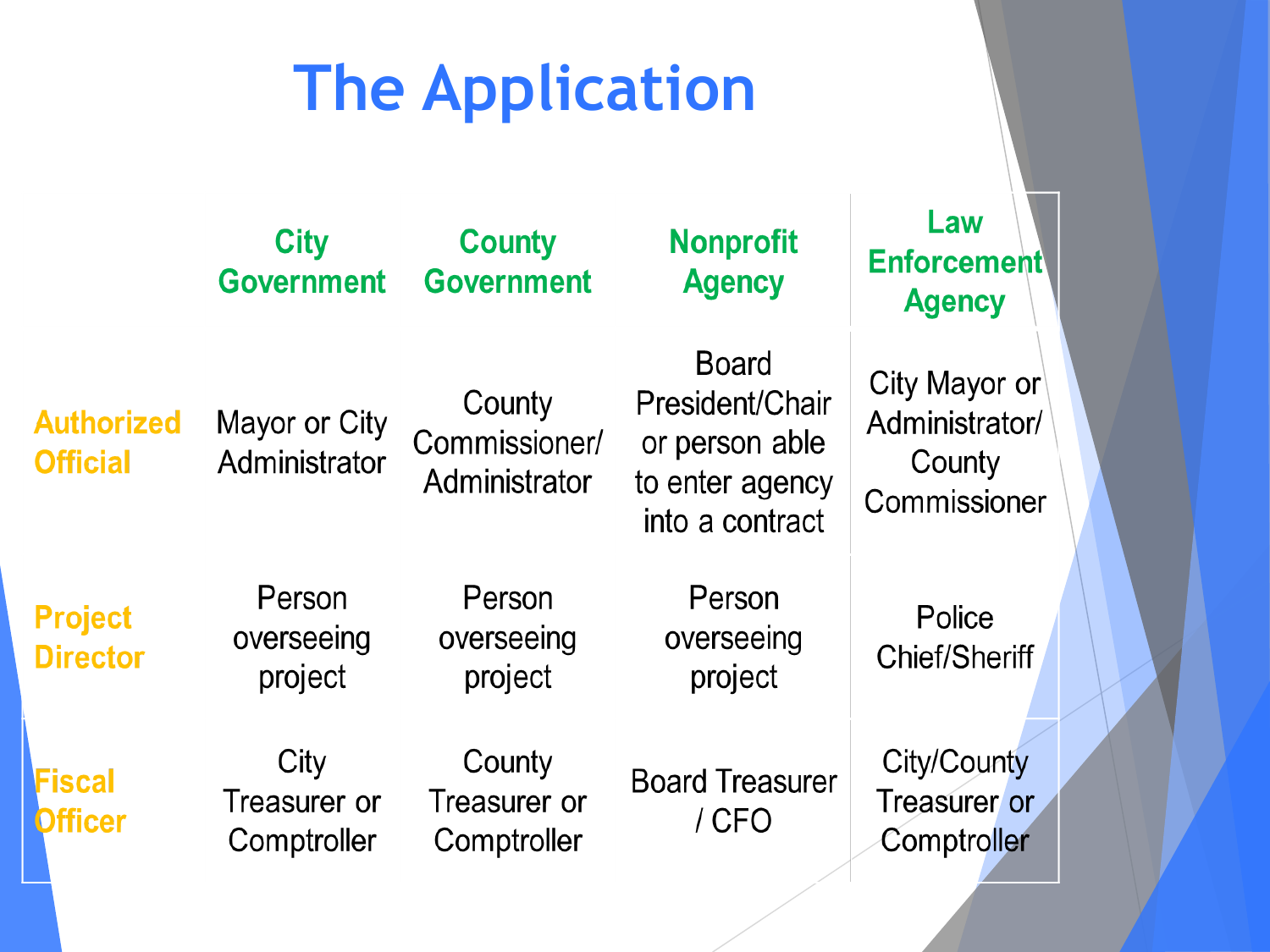#### Project Summary Form

 $\blacktriangleright$  Provides further general information about the agency and project:

- **Application Type**
- ▶ Current Contract Number(s) (if applicable)
- **Program Category**
- Project Type
- Geographic area(s) to be served
- **Brief Summary** 
	- ▶ This should briefly explain your project and what you are anticipating expending in funds
- Program Income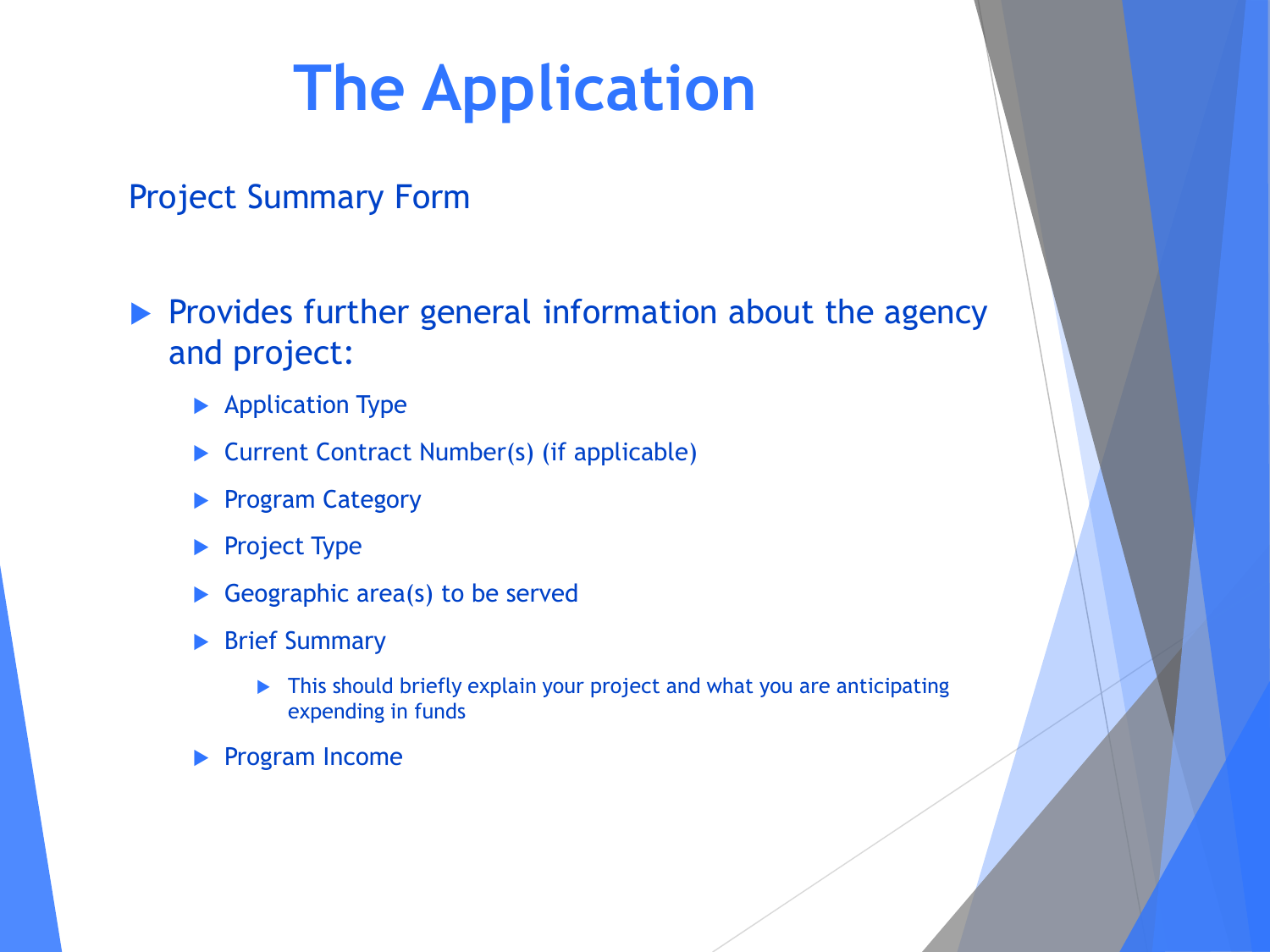Certified Assurances/Articles of Agreement

 $\blacktriangleright$  Review each statement carefully

- $\triangleright$  Certifies the LE agency will comply:
	- All Federal and state laws, circulars, statutes, and guidelines applicable to PPVVC
- Agreement with:
	- ▶ Crime Victims' Compensation Assistance
	- ▶ Safe at Home Program
	- Victim Notification MOVANS
	- MOCADSV/MOCVSU Service Standards
	- ▶ Services offered is not contingent upon them offering testimony judicial or law enforcement matter
	- $\blacktriangleright$  Provide services FREE of charge
	- $\triangleright$  To develop and implement a record-keeping system to verify the eligibility of victim/witnesses of crime to receive services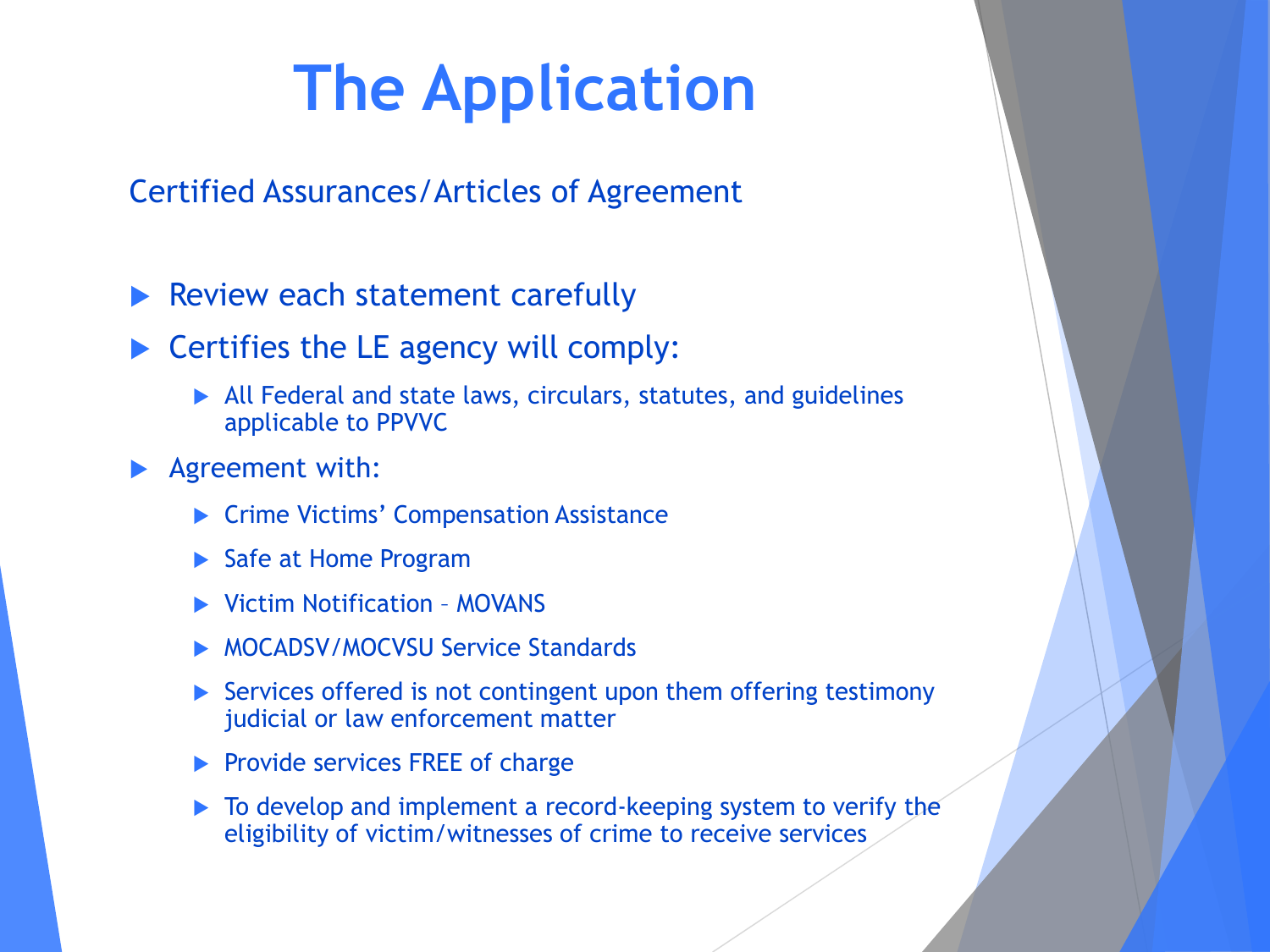Audit Requirement Form:

- ▶ Addresses federal and state funding received by the agency
- Audit is required to be submitted when \$375,000 or more in State funds are expended during the agency fiscal year (from any State source)
- ▶ Audit is required to be submitted when \$750,000 or more in Federal funds are expended during the agency fiscal year (from any Federal source)